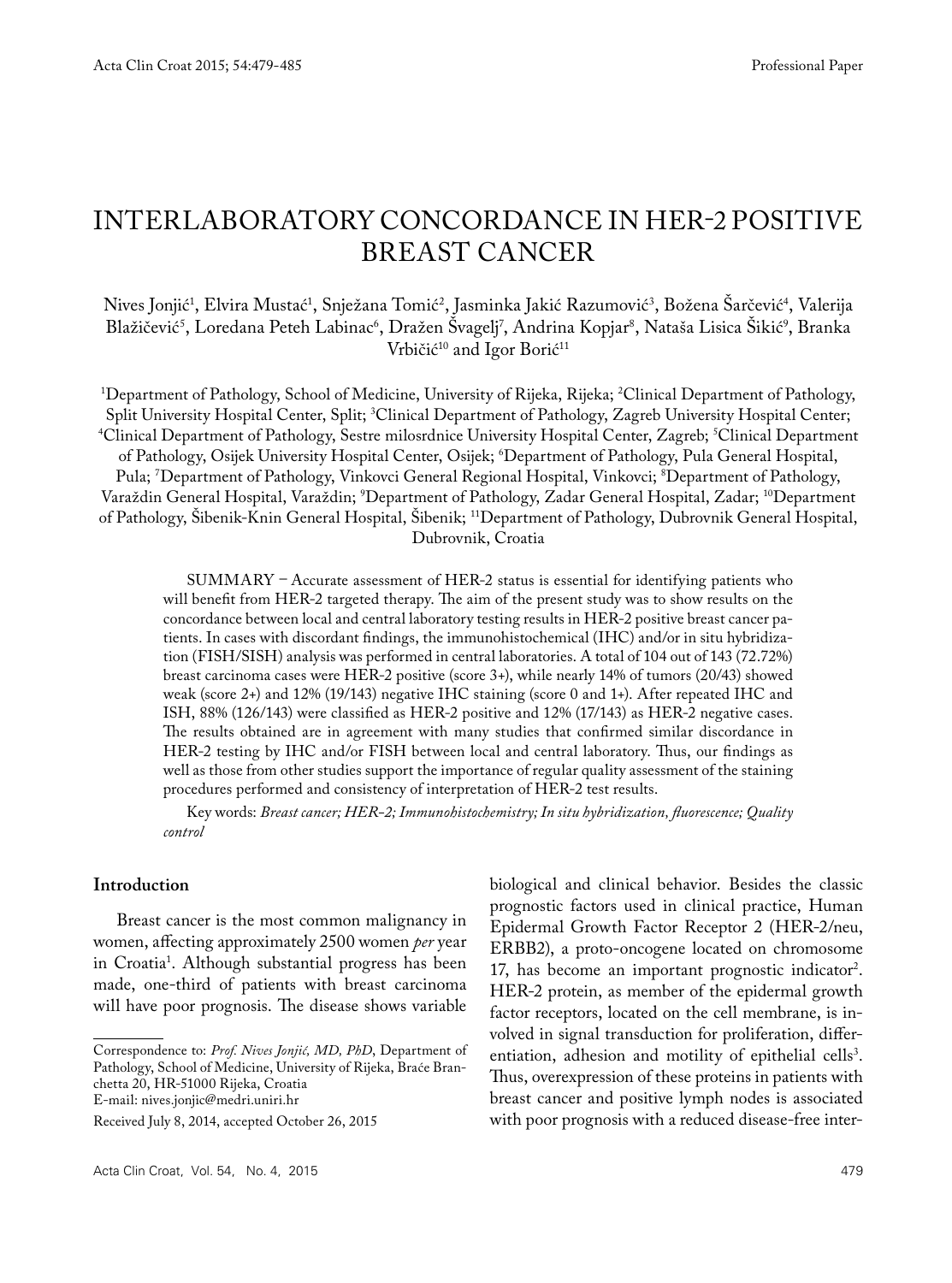val and shortened survival time, and similar linkage may exist in node-negative cases $4-6$ .

Trastuzumab (Herceptin), a humanized monoclonal anti-HER-2 antibody, has been approved by the US Food and Drug Administration (FDA) as an adjuvant therapeutic agent for breast cancer patients with positive HER-2 status<sup>7,8</sup>. Amplification of the HER-2 gene is the underlying molecular abnormality that causes overexpression of the HER-2 protein on the cell surface in approximately 15% to 20% of primary breast cancers<sup>9-11</sup>. Determination of HER-2 status prior to therapeutic interventions has become a standard practice for the management of breast cancer. The evaluation of HER-2 status has become pivotal to determining patient eligibility for HER-2 targeted therapy, since clinical benefit from this therapy can only be expected in patients with HER-2 positive  $t$ umor $12,13$ .

In clinical laboratory, HER-2 status usually is assessed on formalin-fixed and paraffin-embedded tissue using either immunohistochemistry (IHC) or in situ hybridization (ISH) assay to measure HER-2 protein on the cell membrane and HER-2 gene copies, respectively. Considering the important predictive value of this assessment, quality control of the laboratories performing HER-2 testing is necessary. In Croatia, there are more than 10 laboratories performing IHC and 7 laboratories performing ISH in testing for HER-2 status. In the last ten years, several national ring studies and inter-laboratory quality controls of HER-2 staining and scoring have been performed.

The aim is to present results of the last study analyzing inter-laboratory concordance between local and central laboratories analyzing HER-2 positive breast cancer samples and to discuss them according to literature data.

## **Patients and Methods**

The study included ten laboratories from Croatia where IHC testing for HER-2 status was performed during 2011 for a total of 143 patients. Local laboratories performed IHC staining for determination of HER-2 status using the HercepTest (Dako, Carpinteria, CA, USA), according to the manufacturer's instructions. Paraffin-embedded breast tumor blocks and IH stained sections, evaluated as 3+ in local laboratories, were submitted to central laboratory.

In central laboratory, reevaluation of HER-2 score was performed. In those cases in which IHC score 3+ was not confirmed, two protocols were used, according to the scheme shown in Figure 1.



*Fig. 1. Schematic diagram summarizes the numbers of breast cancer specimens received and analyzed by immunohistochemistry (IHC), silver in situ or fluorescent in situ hybridization (SISH/FISH) in central laboratories (Split and Rijeka).*

#### *Immunohistochemical analysis at central laboratory*

Paraffin blocks from the slides that showed negative (0) or weak, discontinuous membrane staining (1+) were chosen for IHC analysis. Serial 4- to  $5-\mu m$ thick sections were used for IHC using DAKO HercepTest kit and the results were interpreted according to the American Society of Clinical Oncology/College of American Pathologists (ASCO/CAP) guidelines from 2007<sup>14</sup>.

## *In situ hybridization at central laboratory*

In situ hybridization with SISH or FISH method was performed in the cases with IHC score evaluated as 2+. The Path Vysion HER-2 probe kit was used for FISH analysis. In brief, the sections were baked overnight at  $56 \degree C$  and the invasive carcinoma components were marked based on the corresponding HE stained sections. Unstained sections were deparaffinized in CitriSolv (Vysis), dehydrated in 100% ethanol, and air dried. Then the slides were subjected to protease digestion for 45 to 60 min, denatured, and hybridized with prewarmed probe for HER-2 gene and chromosome 17 centromere (HER2/neu/CEP17 SG probe, Vysis) overnight at  $37 \text{ °C}$ . Then they were washed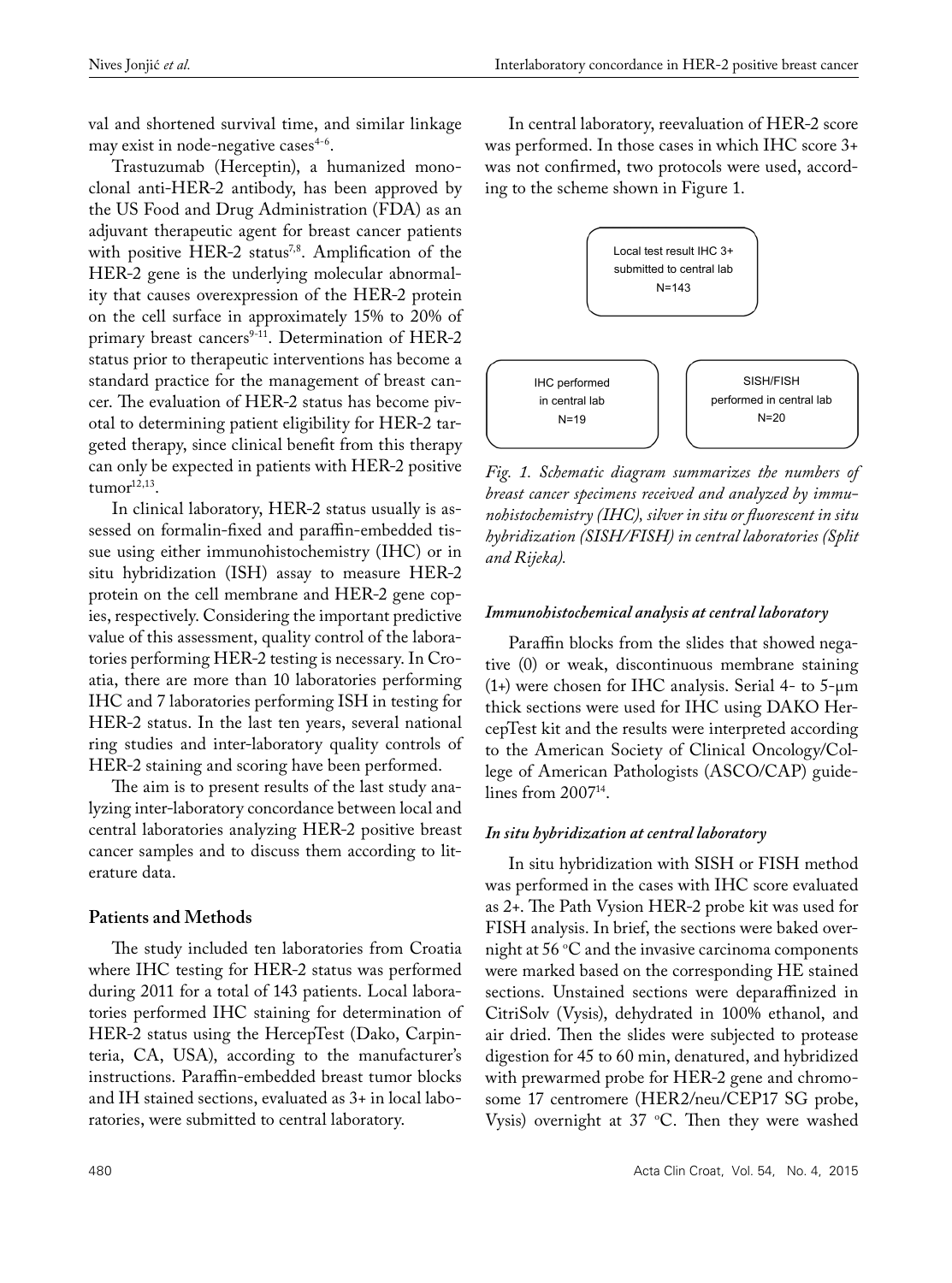

*Fig. 2. Cases with insufficient and false-positive immunohistochemical staining for HER-2 protein in ductal breast carcinomas (A, B); insufficient staining due to retraction of stroma and developed clefts in which the chromogen precipitated. False-positive staining at tumor margins that would not be evaluated (C, D).*

with posthybridization wash buffer at 72 ºC and counterstained with 4.6-diamidino-2-phenylindole (DAPI) in antifade solution, mounted and scored. Slides were first scanned at low magnification (x100) using DAPI filter to identify areas of optimal tissue digestion and no overlapping nuclei within the area of invasive carcinoma. The signal enumeration was performed under high magnification (x1000). The number of chromosome 17 signals, HER-2 signals, and tumor nuclei score were recorded for each tumor. Tumors were interpreted as amplified, positive when the ratio of HER-2 signals divided by chromosome 17 centromere was equal to or greater than 2.0 and negative when it was less than 2.0 according to the manufacturer's protocol.

The Ventana INFORM HER2 Dual SISH probe was used for Dual SISH analysis, using fully automated protocol developed on the Ventana BenchMark

Acta Clin Croat, Vol. 54, No. 4, 2015 481

XT. In the invasive area, at least 20 cells were counted, recording the HER2 and CHR17 results from each nucleus. At the end, the HER2/CHR17 ratio was calculated. Staining results were scored according to the ASCO/CAP guidelines from 200714.

## **Results**

#### *Clinicopathologic characteristics of patients*

The clinical and pathological characteristics of patients with HER-2 positive invasive breast cancer involved in this study are summarized in Table 1. Most of the patients (nearly 30%) were between 50 and 60 years old, with pathological tumor size between 2 and 5 cm  $(pT2)$  (around 44%), and with high grade carcinoma in most cases (55%). In addition, most of the tumors (43% of cases) showed high proliferative activity (>30%) measured by Ki67 antibody (43%) and lym-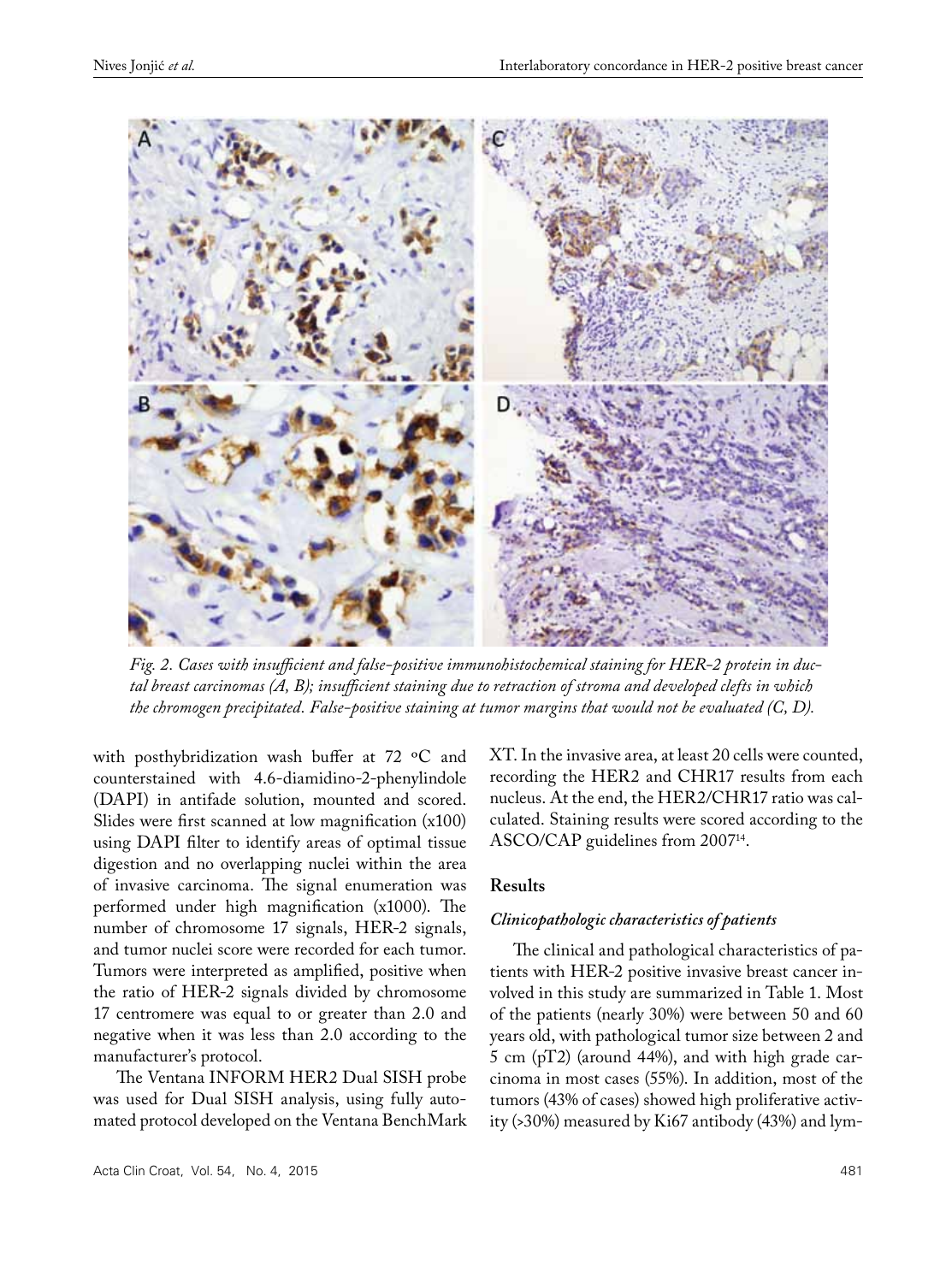| Characteristic         | n (%)      |  |  |  |
|------------------------|------------|--|--|--|
| Age at diagnosis (yrs) |            |  |  |  |
| $20 - 30$              | 3(1.97)    |  |  |  |
| $31 - 40$              | 6(3.95)    |  |  |  |
| $41 - 50$              | 17 (11.18) |  |  |  |
| $51 - 60$              | 50 (32.9)  |  |  |  |
| $61 - 70$              | 39 (25.66) |  |  |  |
| $71 - 80$              | 33 (21.71) |  |  |  |
| >80                    | 4(2.63)    |  |  |  |
| Tumor size             |            |  |  |  |
| T1a                    | 1(0.65)    |  |  |  |
| T <sub>1</sub> b       | 12 (7.74)  |  |  |  |
| T <sub>1c</sub>        | 49 (31.61) |  |  |  |
| T <sub>2</sub>         | 68 (43.87) |  |  |  |
| T3                     | 25 (16.13) |  |  |  |
| Histologic grade       |            |  |  |  |
| Ι                      | 3(1.96)    |  |  |  |
| Ħ                      | 66 (43.13) |  |  |  |
| Ш                      | 84 (54.91) |  |  |  |
| Ki67 index             |            |  |  |  |
| 1%-14%                 | 23 (15.54) |  |  |  |
| 15%-30%                | 62 (41.89) |  |  |  |
| $>30\%$                | 63 (42.57) |  |  |  |
| LVI                    |            |  |  |  |
| No                     | 30(44.12)  |  |  |  |
| Yes                    | 38 (55.88) |  |  |  |
| ER                     |            |  |  |  |
| Negative               | 61 (38.85) |  |  |  |
| Positive               | 96 (61.15) |  |  |  |
| <b>PR</b>              |            |  |  |  |
| Negative               | 88 (56.05) |  |  |  |
| Positive               | 69 (43.95) |  |  |  |

*Table 1. Patient and tumor characteristics in HER-2 positive invasive breast cancers enrolled in the study*

LVI = lymphovascular invasion; ER = estrogen receptor; PR = progesterone receptor

phovascular invasion (56%). According to the steroid receptor status, most tumors were estrogen receptor (ER) positive (61%) and progesterone receptor (PR) negative (56%).

# *Concordance between local and central laboratory*

Reevaluation of IHC stained slides in central laboratory showed that 104 (72.72%) out of 143 breast carcinomas were strongly HER-2 positive (score 3+), while nearly 14% of tumors (20/43) showed weak (score 2+) and 12% (19/143) negative (score 1+ and 0) staining (Table 2). Figure 2 presents some representative cases with false-positive score at tumor margins or strong reaction in the clefts.

The results of repeated IHC at central laboratory are summarized in Table 3. Eleven of 19 (59%) cases showed strong membrane staining (3+), while the remaining 8 cases were classified as weak (2+?) or negative  $(0 \text{ and } 1+)$ . Among 2+ tumors  $(20/143)$  that were selected for ISH, HER-2 gene was amplified in 11 of 20 (55%) cases, while no amplification was found in 9 of 20 (45%) cases.

Final results, after repeated IHC and performed ISH, are summarized in Table 3. Most of the tumors (126/143 or 88%) were HER-2 positive, while 12% (17/143) were negative.

# **Discussion**

HER-2 protein overexpression and/or gene amplifications are prognostic for patients with node-positive and node-negative breast cancers, predictive of some chemotherapeutic and hormonal agents, and an indication for HER-2 targeted therapy<sup>4-6</sup>. However, the risk of cardiac toxic effects and the spectrum of patients with false-positive results accruing into breast cancer clinical trials have drawn attention to the sensitivity and specificity of clinical HER-2 assays. The last guidelines drafted by the ASCO/CAP have high-

*Table 2. Comparative evaluation of HER-2 protein expression by immunohistochemistry (IHC) assay 3+ score of invasive component of a breast cancer specimen between central laboratory and local laboratories* 

|                              | Central lab IHC score |          |          |           |           |
|------------------------------|-----------------------|----------|----------|-----------|-----------|
| Outside lab<br>$HC score 3+$ |                       |          |          |           | Total     |
|                              | n(%)                  | n(%)     | n(%)     | n(%)      | n(%)      |
|                              | 2(1.4)                | 17(11.9) | 20(13.9) | 104(72.8) | 143 (100) |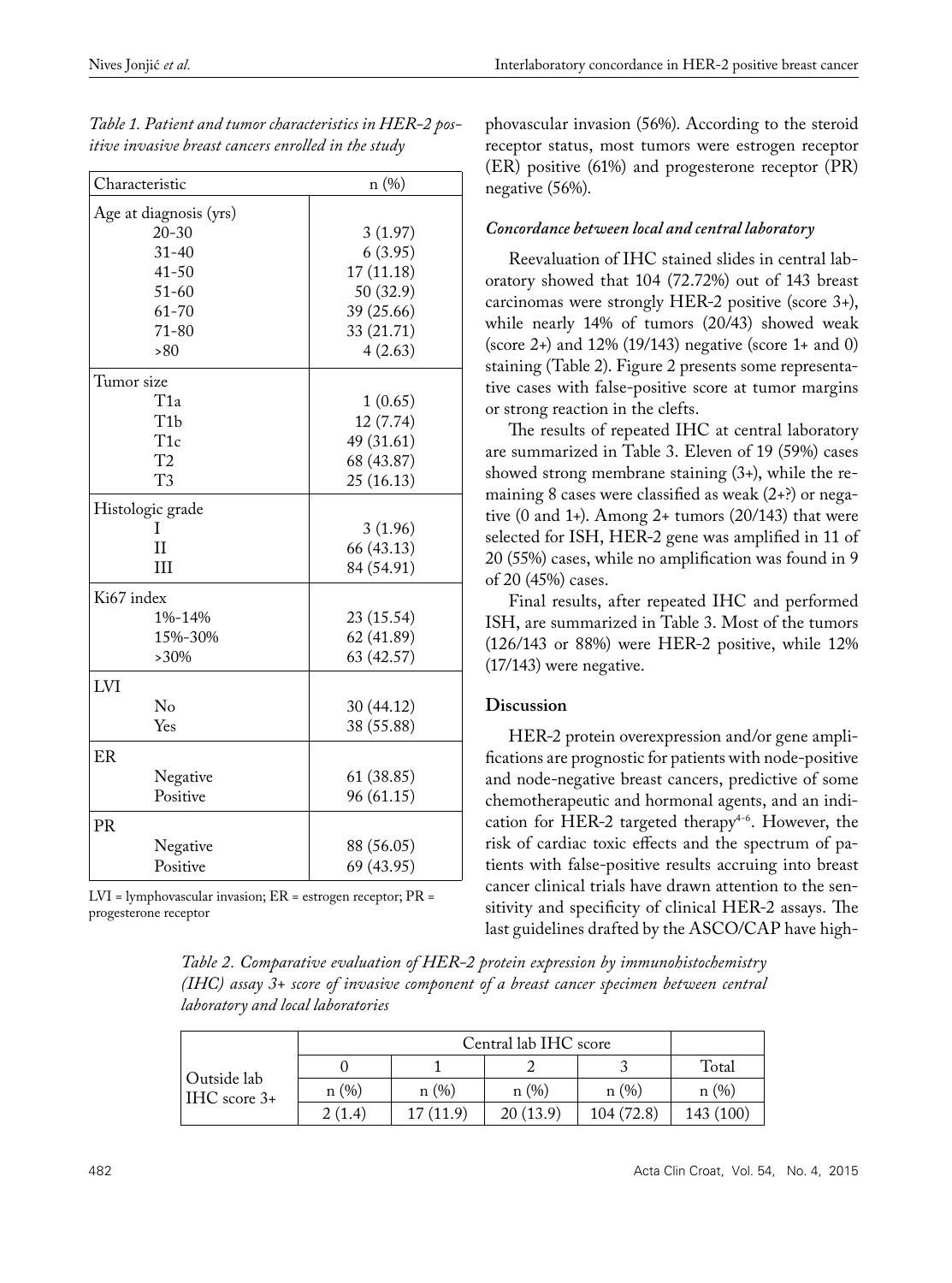|                | <b>IHC</b> | SISH/FISH | Repeated IHC | Total     |
|----------------|------------|-----------|--------------|-----------|
|                | n(%)       | n(%)      | n(%)         | n(%)      |
| HER-2 positive | 104(72.8)  | 11(55)    | 11(57.9)     | 126(88.1) |
| HER-2 negative | 39(27.2)   | 9(45)     | 8(42.1)      | 17(11.9)  |
| Total          | 143 (100)  | 20(100)   | 19 (100)     | 143 (100) |

*Table 3. Results of HER-2 status confirmed in central laboratories on stained immunohistochemical (IHC) sections and after repeated IHC staining or in situ hybridization (SISH/ FISH) analysis* 

lighted that up to now 15% to 20% of current HER-2 testing are inaccurate, thus significantly affecting therapeutic decision making<sup>15</sup>. So, how to best assess HER-2 status in breast cancer is an important issue, particularly after the US FDA has approved the use of trastuzumab that targets HER-2 protein<sup>7,8</sup>.

Two types of IHC test to determine HER-2 status are approved by the FDA: HercepTest (Dako, Carpinteria, CA, USA) and Pathway (Ventana Medical System Inc., Tucson, AZ, USA). More recently, FISH/ SISH, which directly measures HER-2 gene amplification, has been added to the armamentarium of tests that can be used to identify patients with HER-2 positive tumor for trastuzumab therapy. The hallmark of HER-2 abnormality in breast cancer is protein overexpression, which in most cases apparently occurs as the result of the corresponding gene amplification<sup>9-11</sup>. Consequently, either IHC assay or FISH has been explored as a single assay to evaluate respective HER-2 protein or gene status. In many studies, good concordance from 89% to 93% was found between the group scored as IHC  $3+$  and FISH results<sup>15-18</sup>. Nonetheless, some authors consider the ISH to be a more accurate and consistent scoring system for determining HER-2 amplification than Hercep Test<sup>19</sup>. In addition, according to some authors' experience, ISH studies should be performed on all 3+ and 2+ staining to avoid inappropriate and toxic treatment<sup>20</sup>. Most data support an algorithm in which ISH testing is restricted to IHC  $2+$  tumors<sup>21</sup>. ISH is more time consuming and expensive than IHC, and is therefore not preferred for primary screening for HER-2 status $^{22}$ .

The quality of the staining procedures performed and consistency of interpretation require regular assessment. Many international ring studies were conducted to investigate the quality of HER-2 testing<sup>23-</sup> 27. In our country, in the last ten years, several national ring studies were also performed in order to evaluate HER-2 staining and interpretation reproducibility among participants. The present study was designed with the aim to demonstrate agreement in IHC HER2 3+ scoring between the coordinating institution and 10 participating laboratories. All laboratories used HercepTest for IHC analysis, whereas ISH was performed by FISH and SISH assays in two laboratories. Repeated IHC done at central laboratory proved the strong positive IHC 3+ result by HercepTest in 82 of 104 (79%) cases, while HER2 gene amplification was confirmed with FISH/SISH in 126 of 143 (88.1%) cases. Similarly, the Breast Intergroup report for protocol N9831 describing the first 119 women with 3+ IHC immunostaining at the accruing institution shows that only 74% were 3+ by HercepTest done centrally<sup>23</sup>. When local and central evaluation used the same methodology, concordance was 81.6% for IHC25. The sources of error are most likely primarily preanalytical. For example, IHC testing can yield false-negative results when the HER-2 epitope is destroyed by formalin fixation. This process may occur in up to 20% of HER-2 positive samples and can be problematic when testing archive samples that have been stored long term (e.g., when testing primary tumor samples at relapse). Conversely, variability in tissue processing, the reagent used and antigen retrieval can contribute to false-positive IHC results. However, interpretation of results may also be a key factor, especially in low-volume testing laboratories.

Discordant inter-laboratory results found in our study are in line with literature data. External quality assurance studies emphasize the need of rigorous application of standardized procedures with reliable and reproducible diagnostic HER-2 testing for precise identification of breast cancer patients eligible for HER-2 targeted therapy.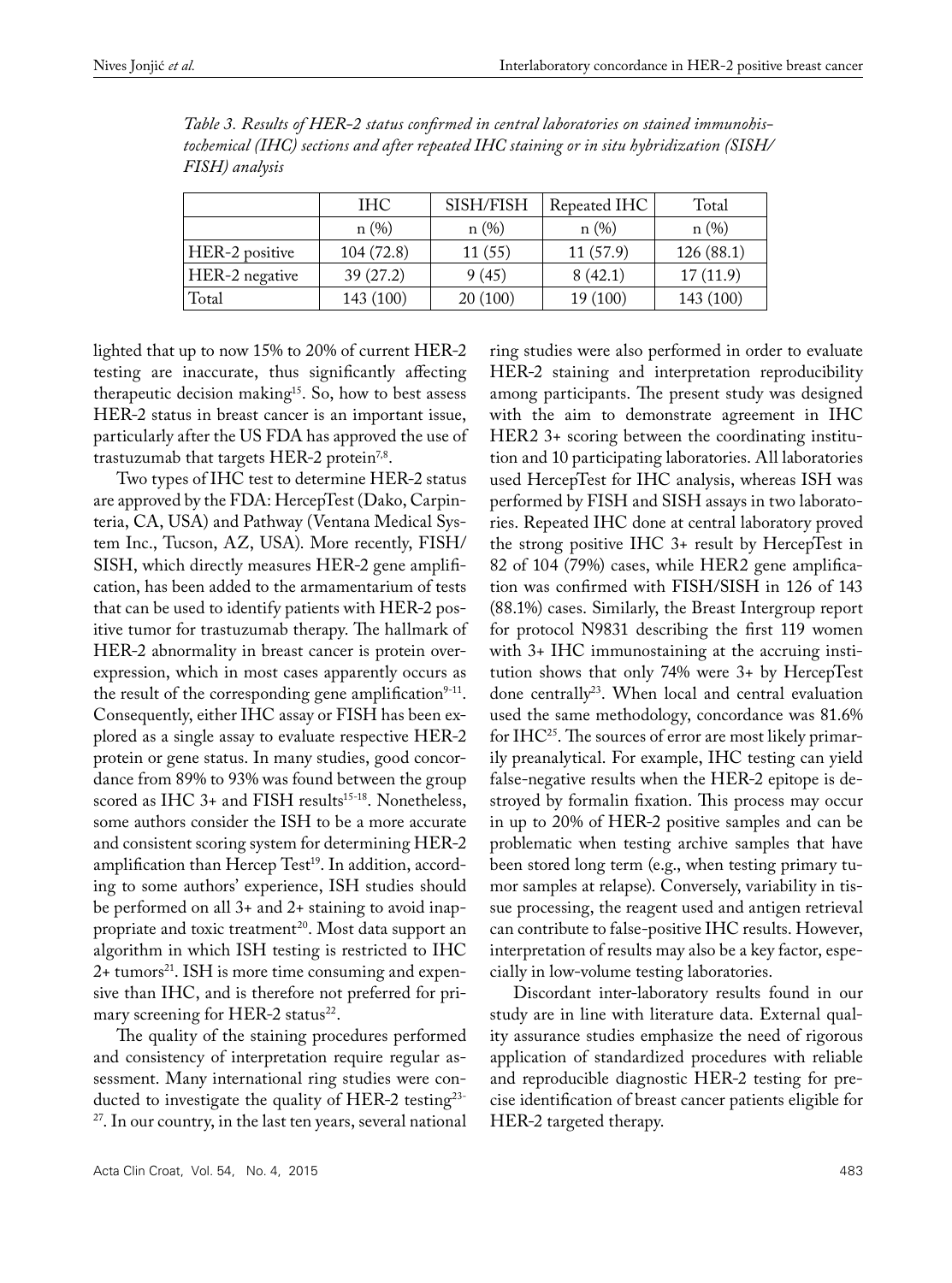# **References**

- 1. www.hzjz.hr
- 2. McGann AH, Dervan PA, O'regan M, *et al*. Prognostic significance of c-erbB-2 and estrogen receptor status in human breast cancer. Cancer Res. 1991;51:3290-303.
- 3. Reese D, Slamon DJ. HER-2/neu signal transduction in human breast and ovarian cancer. Stem Cells. 1997;15:1-8.
- 4. Slamon DJ, Clark GM, Wong SG, *et al*. Human breast cancer: correlation of relapse and survival with amplification of the HER-2/neu oncogene. Science. 1987;235:177-81.
- 5. Quenel N, Wafflart J, Bonichon F, *et al*. The prognostic value of c-erbB2 in primary breast carcinomas: a study on 942 cases. Breast Cancer Res Treat. 1995;35:283-91.
- 6. Press MF, Bernstein L, Thomas PA, *et al*. HER-2/neu gene amplification characterized by fluorescence in situ hybridization poor prognosis in node-negative breast carcinomas. J Clin Oncol. 1997;15:2894-904.
- 7. Carter P, Presta L, Gorman CM, *et al*. Humanization of anti-p185HER antibody for human cancer therapy. Proc Natl Acad Sci USA. 1992;89:4285-9.
- 8. Baselga J, Norton L, Albanell J, *et al*. Recombinant humanized anti-HER2 antibody (Herceptin) enhances the antitumor activity of paclitaxel and doxorubicin against HER2/neu overexpressing human breast cancer xenografts. Cancer Res. 1998;16:2825-31.
- 9. Samon DJ, Godolphin W, Jones LA, *et al*. Studies of the HER-2/neu proto-oncogene in human breast and ovarian cancer. Science. 1989;244:707-12.
- 10. Naber SP, Tsutsumi Y, Yin S, *et al*. Strategies for the analysis of oncogene over expression: studies of the neu oncogene in breast carcinoma. Am J Clin Pathol. 1990;94:125-36.
- 11. Kallioniemi OP, Kallioniemi A, Kurisu W, *et al*. ERBB2 amplification in breast cancer analyzed by fluorescence in situ hybridization. Proc Natl Acad Sci USA. 1992;89:5321-5.
- 12. Cobleigh MA, Vogel CL, Tripathy D, *et al*. Multinational study of the efficacy and safety of humanized anti-HER2 monoclonal antibody in women who have HER2-overexpresing metastatic breast cancer that has progressed after chemotherapy for metastatic disease. J Clin Oncol. 1999;17:2639-48.
- 13. Slamon DJ, Leyland-Jones B, Shak S, *et al*. Use of chemotherapy plus a monoclonal antibody against HER2 for metastatic breast cancer that overexpresses HER2. N Engl J Med. 2001;344:783-92.
- 14. Wolff AC, Hammond ME, Schwartz JN, *et al*. American Society of Clinical Oncology/College of American Pathologists guideline recommendations for human epidermal growth factor receptor 2 testing in breast cancer. J Clin Oncol. 2007;25(1):118-45.
- 15. Hoang MP, Sahin AA, Ordonez NG, *et al*. HER-2/neu gene amplification compared with HER-2/neu protein overexpression and interobserver reproducibility in invasive breast carcinoma. Am J Clin Pathol. 2000;113:852-9.
- 16. Yaziji H, Goldstein LC, Barry TS, *et al*. HER-2 testing in breast cancer using parallel tissue-based methods. JAMA. 2004;291:1972-7.
- 17. Hofmann M, Stoss O, Gaiser T, *et al*. Central HER2 IHC and FISH analysis in a trastuzumab (Herceptin) phase II monotherapy study: assessment of test sensitivity and impact of chromosome 17 polysomy. J Clin Pathol. 2008;61:89-94.
- 18. Lal P, Salazar PA, Hudis CA, *et al*. HER-2 testing in breast cancer using immunohistochemical analysis and fluorescence in situ hybridization. Am J Clin Pathol. 2004;121:631-6.
- 19. Ellis CM, Dyson MJ, Stephenson TJ, *et al*. HER2 amplification status in breast cancer: a comparison between immunohistochemical staining and fluorescence in situ hybridization using manual and automated quantitative image analysis scoring techniques. J Clin Pathol. 2005;58:710-4.
- 20. Hammock L, Lewis M, Phillips C, *et al*. Strong HER-2/neu protein overexpression by immunohistochemistry often does not predict oncogene amplification by fluorescence in situ hybridization. Hum Pathol. 2003;34:1043-7.
- 21. Dowsett M, Bartlett J, Ellis IO, *et al*. Correlation between immunohistochemistry (HercepTest) and fluorescence in situ hybridization (FISH) for HER-2 in 426 breast carcinomas from 37 centers. J Pathol. 2003;199:418-23.
- 22. Lottner C, Schwarz S, Diermeier S, Hartmann A, Knuechel R, Hofstaedter F, Brockhoff G. Simultaneous detection of HER2/neu gene amplification and protein overexpression in paraffin-embedded breast cancer. J Pathol. 2005;205:577-84.
- 23. Roche PC, Suman VJ, Jenkins RB, *et al*. Concordance between local and central laboratory HER-2 testing in the breast intergroup trial N9831. J Natl Cancer Inst. 2002;94:855-7.
- 24. Press MF, Sauter G, Bernstein L, *et al*. Diagnostic evaluation of HER-2 as a molecular target: an assessment of accuracy and reproducibility of laboratory testing in large, prospective, randomized clinical trials. Clin Cancer Res. 2005;11:6598-607.
- 25. Perez EA, Suman VJ, Davidson NE, *et al*. HER2 testing by local, central, and reference laboratories in specimens from the North Central Cancer Treatment Group N9831 Intergroup Adjuvant Trial. J Clin Oncol. 2006;24:3032-8.
- 26. Umemura S, Osamura RY, Akiyama F, *et al*. What causes discrepancies in HER2 testing breast cancer? A Japanese ring study in conjunction with global standard. Am J Clin Pathol. 2008;130:883-91.
- 27. Terrenato I, ArenaV, Pizzamiglio S, *et al*. External Quality Assessment (EQA) program for the preanalytical and analytical immunohistochemical determination of HER2 in breast cancer: an experience on a regional scale. J Exp Clin Can Res. 2013;32(1):58.